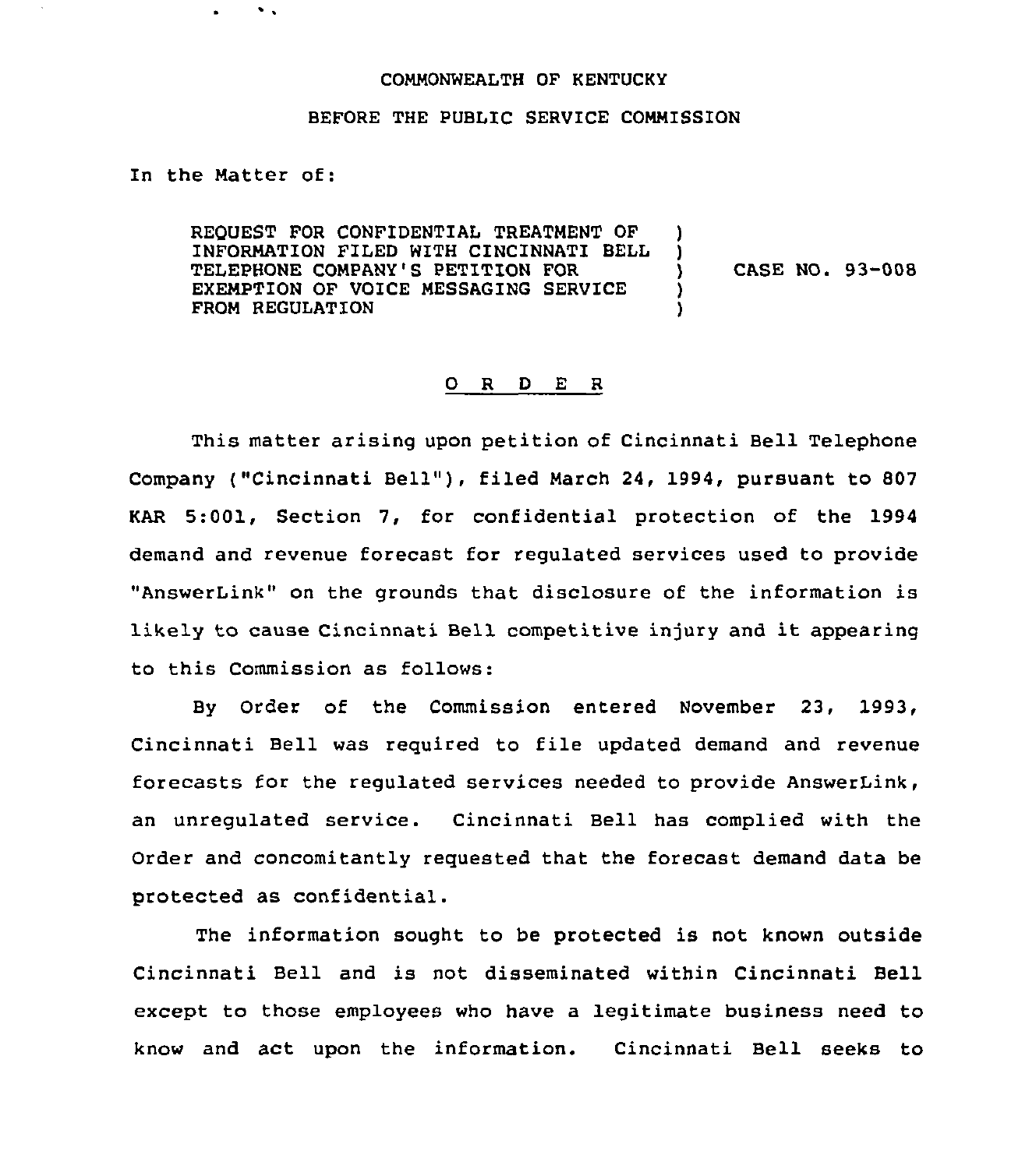preserve and protect the confidentiality of the information through all appropriate means.

KRS 61.872(1) requires information filed with the Commission to be available for public inspection unless specifically exempted by statute. Exemptions from this requirement are provided in KRS 61.878(1). That section of the statute exempts 11 categories of information. One category exempted in subparagraph (c) of that section is commercial information confidentially disclosed to the Commission. To qualify for that exemption, it must be established that disclosure of the information is likely to cause substantial competitive harm to the party from whom the information was obtained. To satisfy this test, the party claiming confidentiality must demonstrate actual competition and a likelihood of substantial competitive injury if the information is disclosed. Competitive injury occurs when disclosure of the information gives competitors an unfair business advantage.

AnswerLink is essentially similar to unregulated answering services available from several sources which compete with Cincinnati Bell for this market. Such competitors could use the revenue and demand forecast sought to be protected in marketing their own services and, therefore, disclosure of the information is likely to cause Cincinnati Bell competitive injury and the information should be protected as confidential.

This Commission being otherwise sufficiently advised,

IT IS ORDERED that the 1994 demand and revenue forecasts for regulated services used to provide AnswerLink, which Cincinnati

 $-2-$